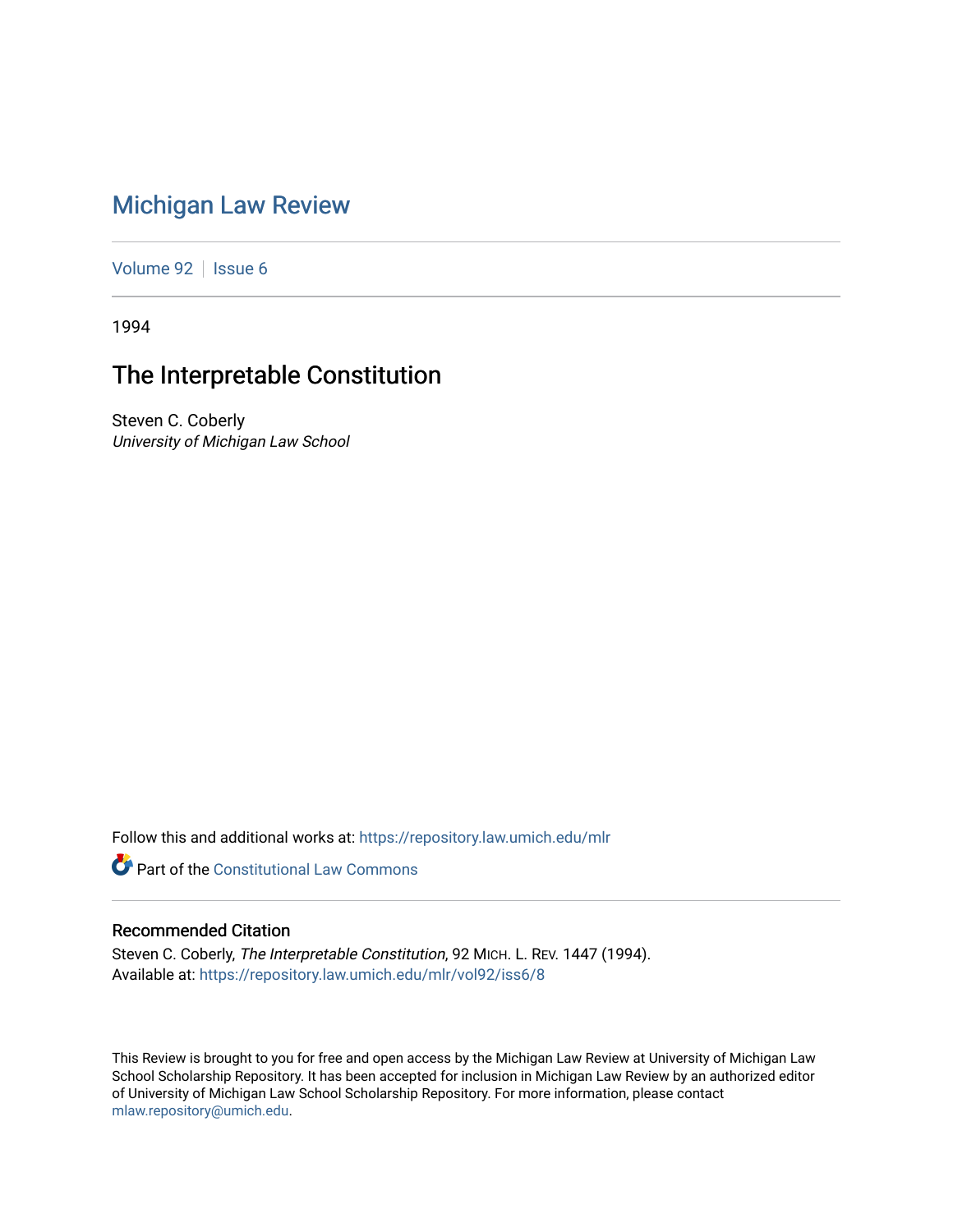THE INTERPRETABLE CONSTITUTION. By *William F. Harris II.* Baltimore: Johns Hopkins University Press. 1993. Pp. xv, 225. \$38.50.

"[W]e must never forget, that it is *a constitution* we are expounding."<sup>1</sup>

Professor William F. Harris 112 attempts to give meaning to John Marshall's well-known phrase in his recent book, *The Interpretable Constitution.* Harris ambitiously attempts to derive a theory of constitutional interpretation from first principles by identifying what is unique about the genre of a constitution in general and about the American Constitution in particular.

*The Interpretable Constitution* is not a list of "wrong" Supreme Court decisions; nor is it merely a recipe for interpreting the Constitution. In Harris's own words, "the purpose of the Interpretable Constitution is not to produce categorically correct answers but to substantiate ways of interpreting that do not undermine the nature of the enterprise and whose conscientious use will illuminate the character of its political project" (p. 162 n.28). To that end, Harris develops a complex, multilayered, and language-based view of the constitutional project. In describing that project, Harris claims that

[i]n this crucially self-referential enterprise, a purposefully composed text creates its own normative author. It constructs the popular sovereign it needs to be authoritative, and it nurtures the political life of a People whose citizenship provides it with the only reality it can have or need.... This People and these Citizens are not merely the analytical necessities for explaining the validity of the Constitution. Their persistent commitments and practices give the project its three-dimensionality as a meaningful world. $3$ 

Harris's basic premise is that constitutional interpretation must focus on the bond between language and politics that we usually take for granted (p. 84), and, accordingly, his theory is deeply intertwined with language.

Harris posits two distant but parallel political orders. The first is the level of the individual and the Constitution-as-a-document. On this level, an individual, or "natural" person, considers the truth and falsity of propositions by reasoning and communicates those judgments through language. The analogous second order is the realm of the political collectivity and the constitution-as-a-polity  $-$  the instan-

<sup>1.</sup> McCulloch v. Maryland, 17 U.S. (4 Wheat.) 316, 407 (1819).

<sup>2.</sup> Associate Professor of Political Science, University of Pennsylvania.

<sup>3.</sup> P. xi; *cf.* JAMES BOYD WHITE, JUSTICE AS TRANSLATION 101 (1990) ("Reading is .•. an ethical activity, a way of becoming someone in relation to another .•.. I am thus suggesting a way of reading a text as rhetorically constitutive: as an act of expression that reconstitutes its own resources of language and in doing so constitutes a community  $\dots$ .").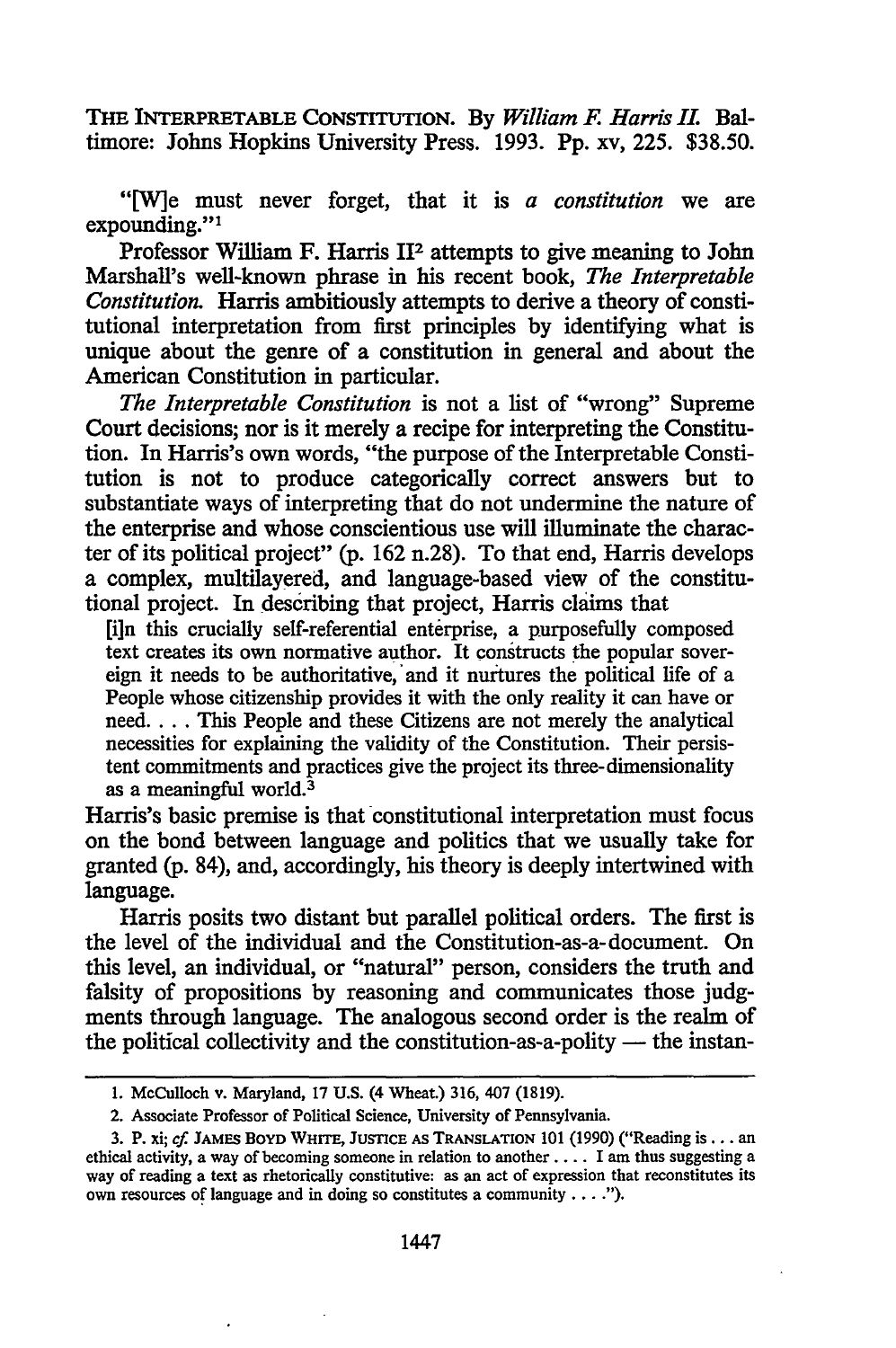tiation of the first order document in the political sphere. Here, the artificial person, akin to Hobbes's Leviathan, ponders justice by a process of collective rationality that takes the form of civil law. To explain the relationship between the two levels, Harris constructs a political metaphor of writing, reading, explaining, and revising the  $\frac{1}{2}$ Constitution and the constitution — the first- and second-order political "texts."4 Each component of the metaphor comprises a separate chapter.

In Chapter One, "Writing the Constitutional Polity," Harris begins with the observation that politics and language are deeply connected, both descriptively and normatively (p. 46). Politics is, and should be, carried out through language. Although that statement may be true of most, if not all, political systems,<sup>5</sup> word and polity are even more profoundly bound in the specifically American political arrangement, in which a written document serves as the very foundation of the American polity. "To write a Constitution - that is, to write down the political form  $\frac{1}{m}$  is ... to trade on and ... to systematize the preexisting concordance of language and politics. This chapter explores Constitution-writing under such a conceptualization" (p. 47; emphasis omitted).

Authoring a Constitution parallels the authoring of other genres. Harris speaks of literary narrative as marking off a "clean, well-lighted  $place''$  — to use Ernest Hemingway's metaphor — from the surrounding darkness and chaos,<sup>6</sup> much as a political narrative establishes an organized sphere from some sort of Hobbesian state of nature. In Genesis, God speaks, and order emerges from the chaos as light separates from darkness.7 A group of people write a Constitution, which in tum grants them an identity and defines them as a Constitutional People, a People of the text. The American Constitution becomes a metaphor for the American constitution; the written document stands as a symbol of the reality of the polity.

Harris argues that the "writtenness" of the Constitution is fundamental to the document's interpretability (p. 83). Basing the political

6. P. 49 & n.5 (citing ERNEST HEMINGWAY, *A Clean, Well-Lighted Place, in* THE VIKING PORTABLE HEMINGWAY 531 (1944)); *see also* EARL Rovrr & GERRY BONNER, ERNEST HEMINGWAY 98 (rev. ed. 1986) ("The clean, well-lighted place is the structure that man imposes on the chaos to wrest order and temporal regularity out of meaningless flux of sensations.").

7. *Genesis* 1:1-4.

<sup>4.</sup> This Notice follows Harris's style, capitalizing *Constitution* when referring to the firstorder political text - the document - and using lower-case *constitution* when referring to the second-order political text - the polity.

<sup>5.</sup> *See, e.g.,* THOMAS HOBBES, LEVIATHAN 100 (C.B. Macpherson ed., Penguin Books 1968) (1651) ("[Without Speech, there would have been] neither Common-wealth, nor Society, nor Contract, nor Peace ..•. "); JOHN LoCKE, *The Second Treatise of Government, in* Two TREA· TISES OF GOVERNMENT§ 77, at 318-19 (Peter Laslett ed., student ed., Cambridge Univ. Press TISES OF GOVERNMENT 8 11, at 318-19 (Peter Lastett ed., student ed., Camoriage Univ. Press<br>1988) (1690) ("God . . . put [man] under strong Obligations of Necessity, Convenience, and<br>Inclination to drive him into Society, a continue and enjoy it.").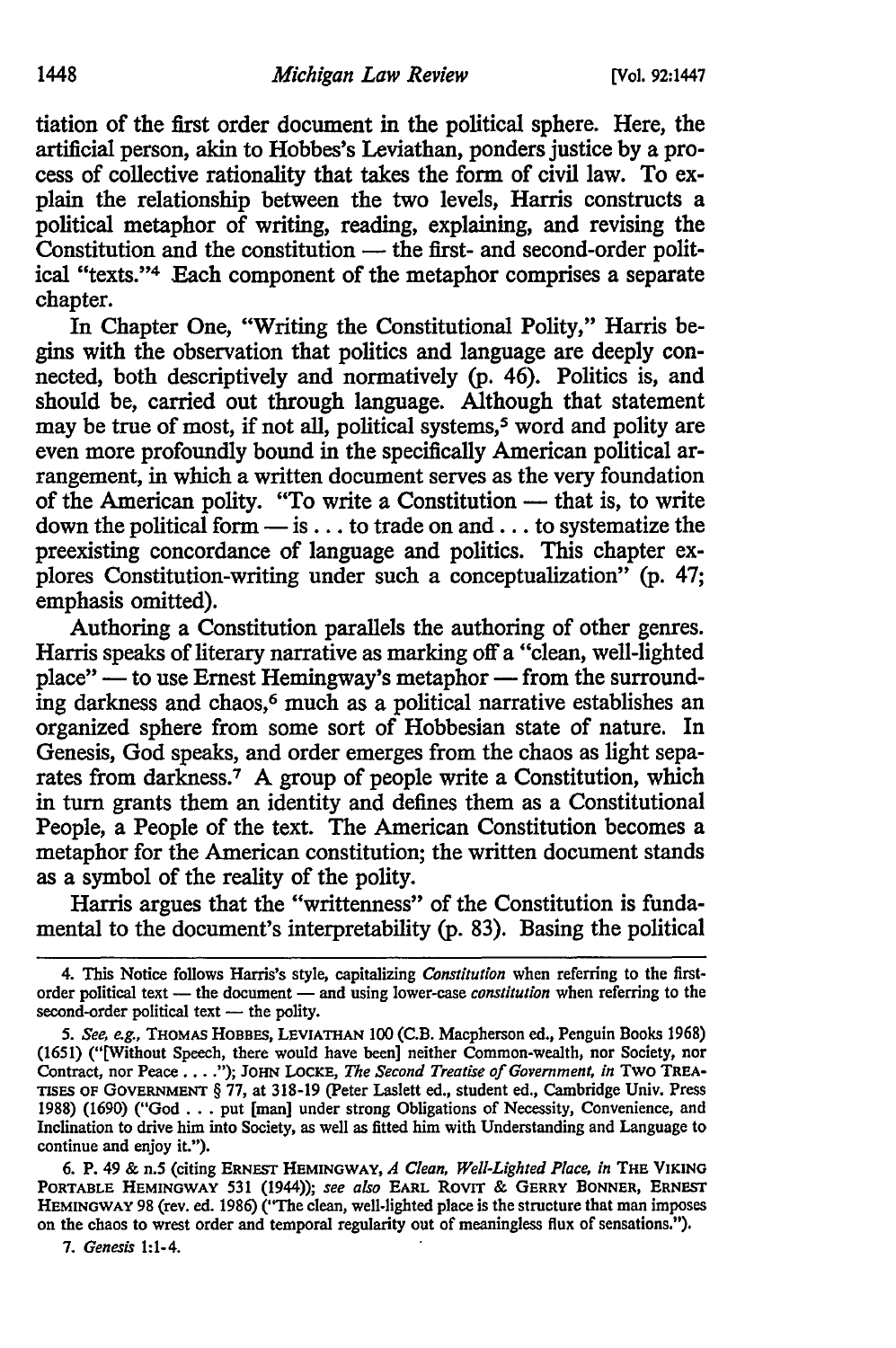In Chapter Two, "Reading the Constitutional Polity," Harris explains the importance of being able to "read" the second-order political "text" (p. 102). He expands on his claim that the first-order written document serves as a metaphor for the second-order constitution of the polity. Furthermore, he argues that establishing connections between a "first order of the individual as a natural, aggregatable being and a second order of the public as artificial orderliness and wholeness" (p. 95) is crucial to the ongoing vitality of the enterprise. The two constitutional attributes of Authority and Legibility serve as the necessary mediating vectors (pp. 95-96), in the same way that physicists speak of vector bosons mediating the fundamental forces of the universe among subatomic particles. Harris likens this mutually conforming process to establishing a Rawlsian " 'reflective equilibrium,' where one arrives at a sense of justice through a process in which our personal overarching general principles and our specific everyday judgments are mutually adjusted and revised to achieve a durable consonance or match."8

Harris labels the first vector Authority, by which he refers to the "transformation of private will into public decision that can then act in reverse against the particularities that make it up" (p. 95). Authority mediates the generality of one order with the specificity of the other. The second mediating vector is Legibility, referring to the readability of the second-order political "text" (pp. 95-96). The secondorder rationality of the civil law must ultimately be comprehensible by the individual. Harris states that "the second-order rationality of political process must re-enter the first-order logic of mental discourse" (p. 88; emphasis omitted). Furthermore, the two vectors are not independent but reciprocal, partly because the intelligibility of the second-order processes legitimates political authority.<sup>9</sup>

Having established that the American constitutional enterprise, unique in its presumption of the bindingness of words, maintains its coherency through the vectors of Authority and Legibility, Harris turns to the task of outlining an interpretive methodology in Chapter Three, "Explaining the Constitutional Polity" (pp. 114-63). He begins with a rare bit of criticism. Harris surveys several pairs of labels that commentators frequently apply to various styles of interpretation strict versus liberal, active versus restrained - and rejects them as unhelpful at best (pp. 124-31).

<sup>8.</sup> P. 107 n.20 (citing JOHN RAWLS, A THEORY OF JUSTICE 20, 21, 46 (1971)).

<sup>9.</sup> P. 96 (referring, as an example, to Hart's "rule of recognition" *in* H.L.A. HART, THE CoNCEPT OF LAW 92-107 (1961)).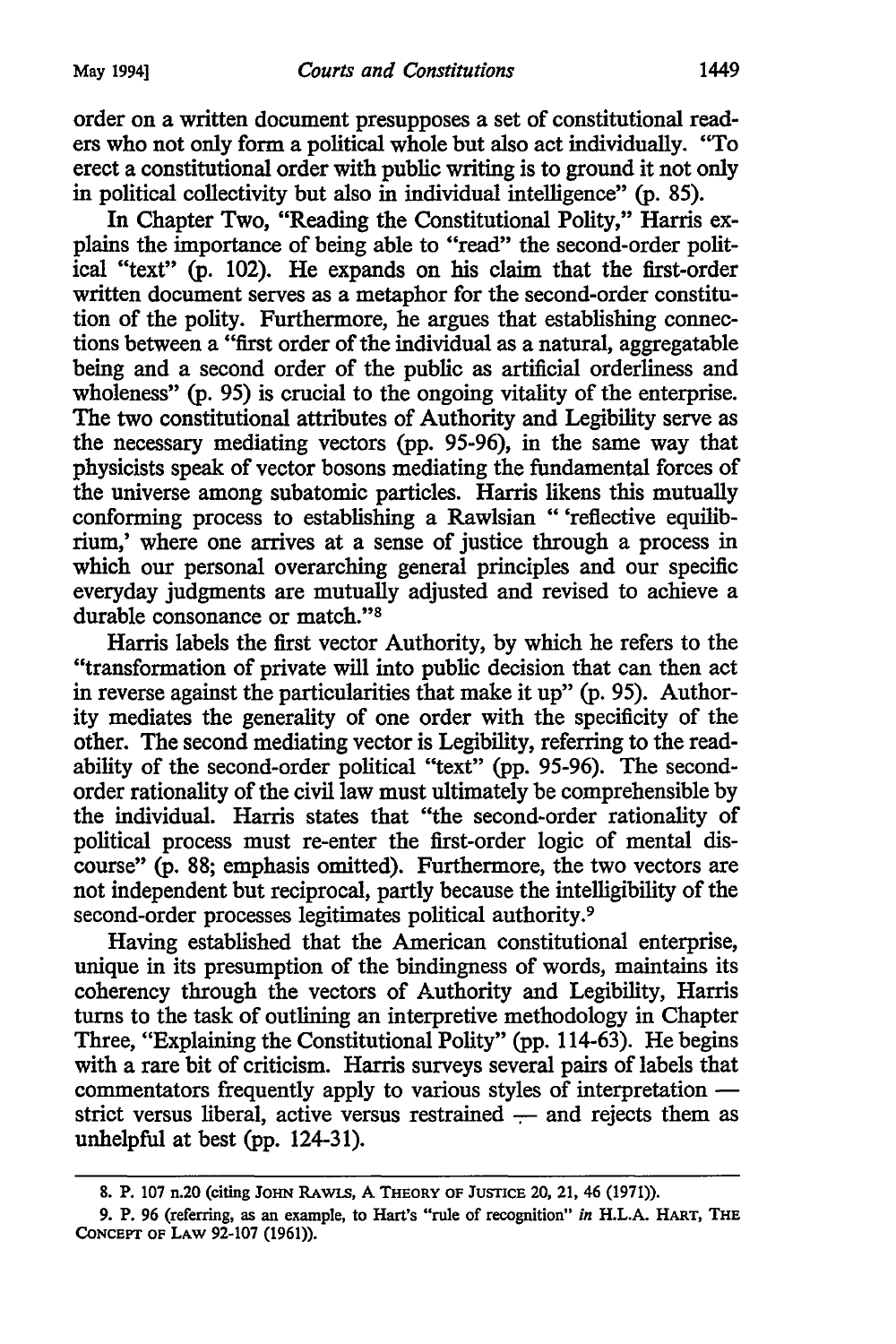Then, in what comprises the centerpiece of his book, Harris constructs the analytic framework of an interpretive strategy. The basis of his model is the perpendicular mapping of two dichotomies: positivism versus structuralism and immanence versus transcendence.<sup>10</sup> Harris thus divides the interpretive possibilities into four quadrants. The first is immanent positivism, which corresponds to a reliance on the plain meaning of freestanding words and clauses. The second, immanent structuralism, focuses on the structure and internal coherence of the document. Third, the transcendent positivist approach looks to the spirit of the words, an analysis anchored in the document but projecting out of it. Finally comes transcendent structuralism, corresponding to a consideration of the logic or structure of the polity rather than the document.

When speaking within these modes, according to Harris, constitutional interpreters do not abuse their power. Harris does not claim that only certain modes are legitimate, nor even that the interpretive styles are mutually exclusive. On the contrary,

"[e]ach of the four partial styles . . . has great usefulness and persuasiveness; each should be considered in a given case to see what the resulting argumentative strategy would be  $\dots$ . In a simple sense, the more interpretive modes that support the decision, the more solid the decision would be presumed to be . . . . In their method of interpretation, the greatest decisions would orchestrate all four partial styles and — in the  $course$  of this kind of comprehensive interpretation  $-$  clarify the tense juncture of liberalism and democracy which, as substantive political models oriented alternatively to individual- and collective-oriented rights, underlie the American constitutional enterprise. [p. 162; footnotes omitted]

Harris then offers an intriguing analysis of well-known judicial opinions and scholarly constitutional writing in terms of his model.

For an example of Harris's point that a single opinion can encompass all four interpretive modes, and for specific examples of each of the four, consider *McCulloch v. Maryland.* 11 Marshall makes a statement indicative of the immanent positivist when he questions the wisdom of adopting a construction that hinders congressional action "unless the words imperiously require it . . . . If, indeed, such be the mandate of the constitution, we have only to obey  $\dots$ ."<sup>12</sup> Although he does not actually rely on the plain meaning of an isolated phrase to decide the case, Marshall concedes that that mode of interpretation is a powerful one. But in construing the Necessary and Proper Clause, he claims that the question of whether the Constitution has delegated a particular power to the federal or the state government depends "on

<sup>10.</sup> Harris offers a rich, complex, and engaging graphic representation of the Interpretable Constitution at p. 146.

<sup>11. 17</sup> U.S. (4 Wheat.) 316 (1819). *Seep.* 162 & n.29.

<sup>12.</sup> *McCulloch,* 17 U.S. (4 Wheat.) at 408.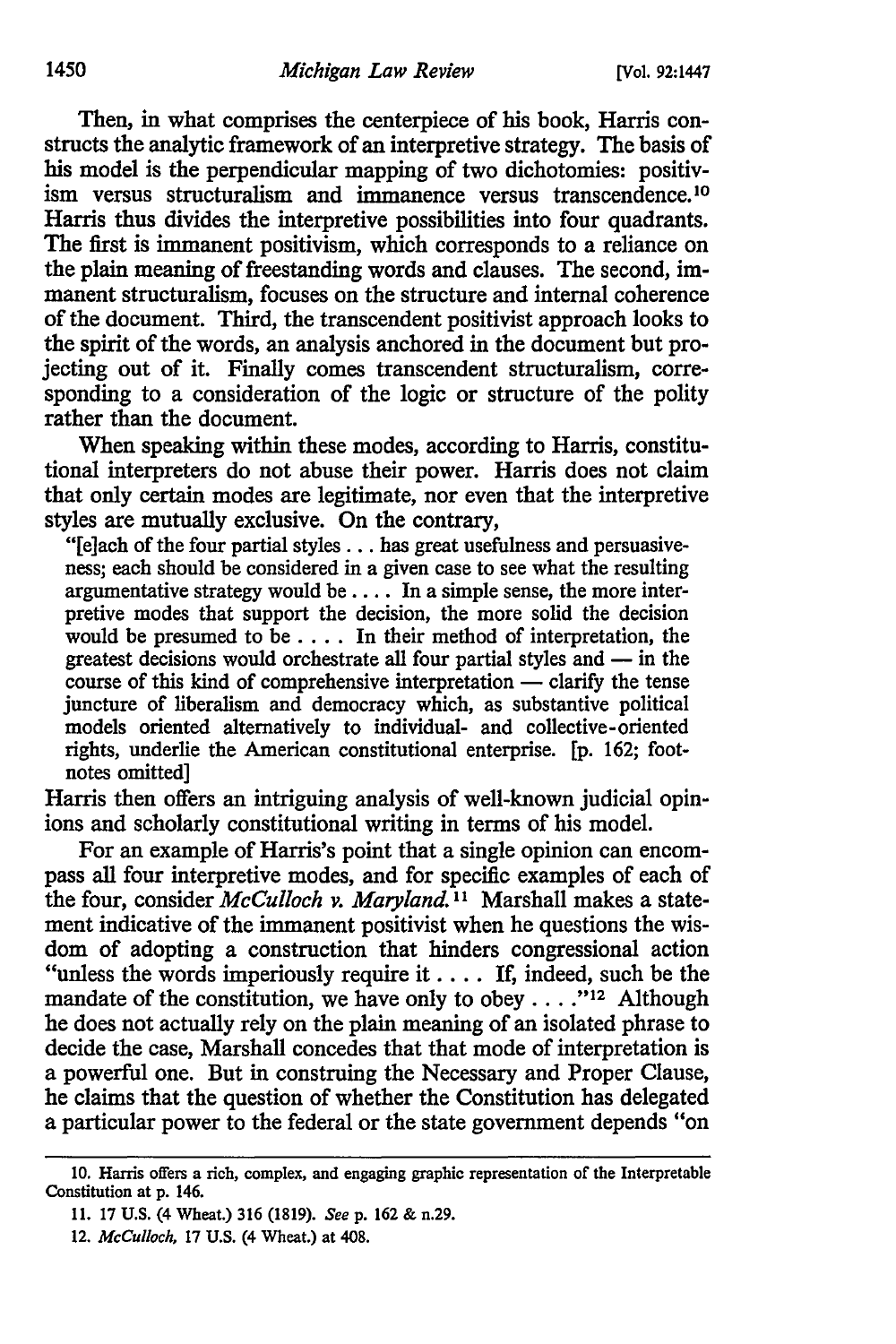a fair construction of the whole instrument,"<sup>13</sup> a paradigmatic immanent structuralist claim.

Marshall also relies heavily on a transcendent positivist approach in deriving his doctrine of implied powers. If the Constitution were textually complete, he reasons, it "would partake of the prolixity of a legal code, and could scarcely be embraced by the human mind.... Its nature, therefore, requires, that only its great outlines should be marked . . . .<sup>''14</sup> In other words, some powers that are not explicit in the text of the Constitution, such as the power to establish a national bank, should be treated *as* if they were specifically enumerated. Finally, Marshall employs a transcendent structuralist approach when he considers whether the states or the people are the true sovereigns. He concludes that "[t]he government of the Union ... is, emphatically, and truly, a government of the people. In form and in substance it emanates from them. Its powers are granted by them, and are to be exercised directly on them, and for their benefit."<sup>15</sup> In this passage, Marshall looks beyond the borders of the document to the secondorder political text.

In Chapter Four, "Revising the Constitutional Polity," Harris considers the process of amending the Constitution (pp. 164-208). Heargues that the three attributes discussed so far  $-$  "first, that a . . . political life can be created by the deliberative imagination whose effects are authoritatively reflected in writing; second, that it can be modeled in a text whose design can be grasped by human understanding; and third, that this very nature requires its interpretation by  $\dots$ its authentic citizens" (p.  $164$ ) - implicate the existence of a fourth attribute: the possibility of revision. Being able to amend the text reinforces its boundedness, because to recognize that the document *could* say something different than it does is to recognize that authority lies within the boundaries of the document (p. 165). Furthermore, the document's amendability illuminates its bindingness as well because the constitutional authors had the capacity to write differently, suggesting other constitutional worlds (pp. 165-66). "The constitutional order can be considered ratifiable only in the context of a capacity to envision (and to endorse) a fundamentally different alternative" (p. 166). That ours is one of many imaginable Constitutions legitimates its claim of authority. Thus, both the boundedness and bindingness of the document rest on its amenability to revision.

Now, having attempted to summarize some of *The Interpretable Constitution,* I should point out that it is an extremely difficult book to paraphrase. Perhaps the inability to be summarized is a mark of good

<sup>13.</sup> *McCulloch,* 17 U.S. (4 Wheat.) at 406.

<sup>14.</sup> *McCulloch,* 17 U.S. (4 Wheat.) at 407. Note that in this passage Marshall explicitly recognizes the importance of the legibility of the constitutional enterprise.

<sup>15.</sup> *McCulloch,* 17 U.S. (4 Wheat.) at 404-05.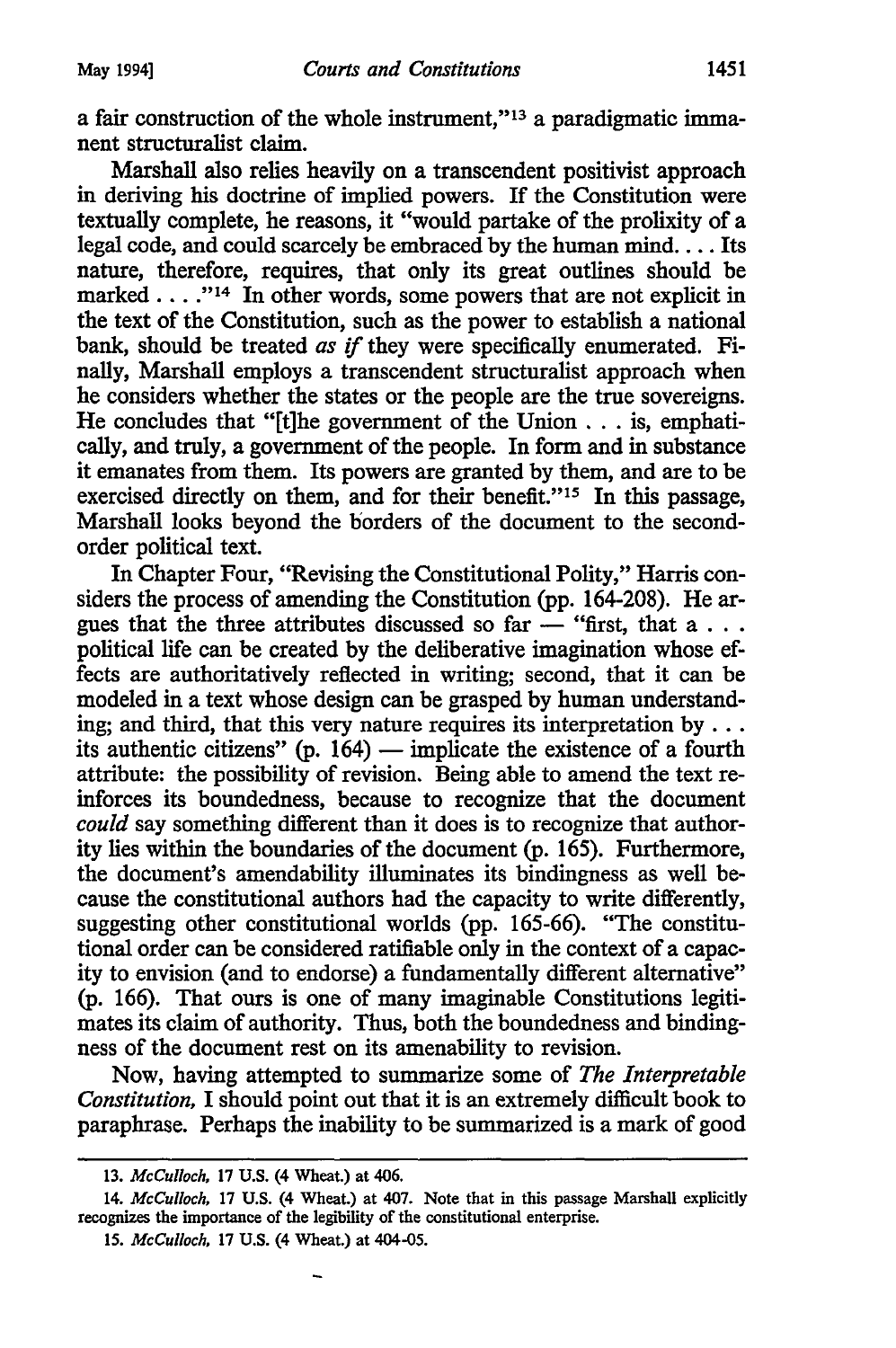literature. The literature that can offer its reader a personal education, that can move its reader to a new ethical perspective at the end of the work, defies paraphrasing. But apart from the general richness of the work, there are two specific reasons Harris is difficult to summarize. The first is that he rejects the notion that one can convey a complex idea in straightforward language such that the reader will fully understand it simply by reading it once.<sup>16</sup> "The level of language must be adapted to the level of theory.... I believe it is an illusion or a form of reverse academic snobbism to insist that abstract ideas can be coined in uncomplicated prose structure" (p. 36). True to his word, Harris's language reflects the complexity and sophistication of his theoretical project. He chooses each word with great care.17 So I have no doubt that he would object to much of my discussion of his book, thinking it to be quite imprecise.

Second, *The Interpretable Constitution* is difficult to paraphrase in the same way that a poem is. How would a reader of a poem respond to one who demanded, "Tell me what the poem was about!"? Would one simply relate the "theme" of the poem? Something along the lines of, " 'The Road Not Taken' deals with the concept of missed opportunities ... "? Or would one try to be more detailed and describe the poem's imagery, its meter and rhyme, its alliteration? No. One cannot parse a poem, analyze its separate parts individually, and still remain true to the genre of a poem. Perhaps one can speak that way about a law review article or a historical biography, but not about a poem ("Or a Constitution!" I imagine Harris adding).

For that reason I have quoted *The Interpretable Constitution* liberally, hoping to convey a sense of the work through the language Harris employs. Like a poet, Harris says as much in the *way* he writes as by *what* he writes.<sup>18</sup> He also requires his readers to involve themselves with the text in much the same way as a reader of poetry.

18. J.T. Boulton once praised Edmund Burke's writing by saying:

<sup>16.</sup> See GEORGE ORWELL, *Politics and the English Language, in* SHOOTING AN ELEPHANT AND OTHER EssAYS 84 (1950), for one proponent of such a view.

<sup>17.</sup> For example, consider Harris's point that the American constitutional presumption that words can create and order a political world is "preposterous." P. 1. Harris uses *preposterous*  both in its common sense of being illogical and in its more literal sense of being inverted in time - a Constitution coming before a government. The words *astounding, surprising,* or *counterintuitive* simply would not have done.

<sup>[</sup>W]hat Burke "has to say is not a matter just of 'content' or narrow paraphrasable meaning, but is transfused by the whole texture of his writing as it constitutes an experience for the out is causated of the play of imaginative insights as well as the statement of indicate."... [H] is exposition — the play of imaginative insights as well as the statement of logical argument — itself becomes "proof" in th affirms while communicating, the rich complexity of a philosophy of life; it does not merely demonstrate the truth of a set of propositions.

JAMES T. BOULTON, THE LANGUAGE OF POLITICS IN THE AGE OF WILKES AND BURKE 97-98 (1963) (quoting JOHN HOLLOWAY, THE VICTORIAN SAGE 10-11 (1953)). Harris's book is similarly "transfused by the whole texture of his writing" and consequently thwarts attempts at paraphrasing.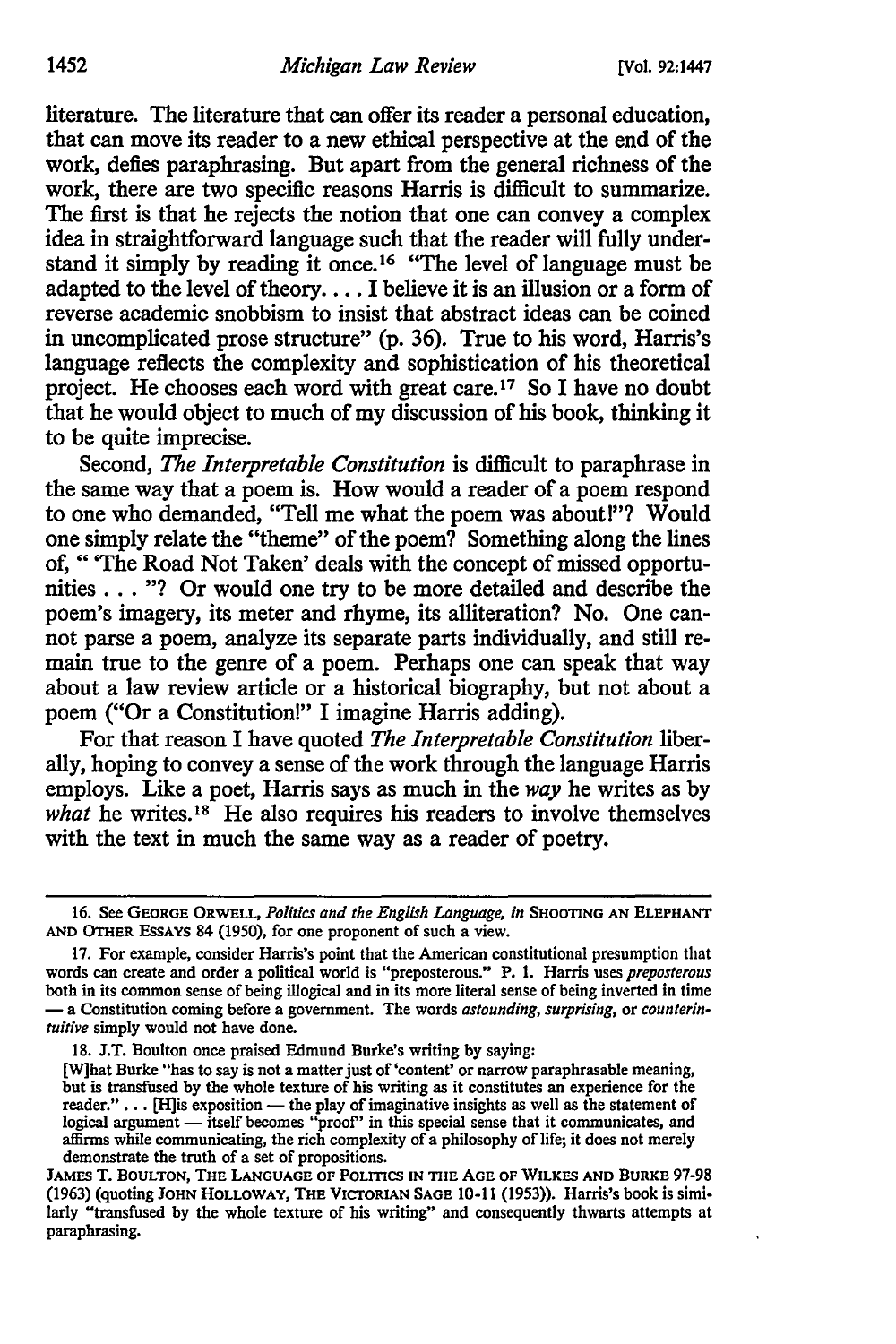To carry on a theoretical discourse, I believe it is best for a reader to have to work actively with a text to reach an understanding and criticism of it, rather than for the writer to presume to make a simple transfer of a thing from his or her head to someone else's head. A theoretical book may more appropriately approximate a carefully framed seminar than a lecture.19

In light of the poetic nature of the book, I have tried not to belittle the work by presuming to be able to summarize it all; I have instead tried to give a sense of Harris's general approach and to go into slightly more detail with respect to his model of the Interpretable Constitution.

The book is refreshingly affirmative in its approach. Its project is to outline an interpretive methodology that supports the relationship between document and polity - between Constitution and constitution - that the American constitutional project envisions. He does not write because he believes the Supreme Court has "got it wrong" (p. 33). Nor does he criticize justices or scholars for relying too heavily on a particular mode of interpretation such as "original intent" or ignoring "the plain meaning of the text." In fact, he is extraordinarily accommodating, delighting in the widely different approaches of concurring and dissenting justices. Although Harris discusses a variety of views of "thoughtful constitutional citizens" (p. 28), he does so to illuminate a particular point, not to criticize their specific theories or interpretive styles. Harris has a different perspective, not on a higher or lower level, but one that encompasses, yet reinterprets and relocates, a variety of views on constitutional interpretation.

Harris occasionally disappoints the reader by declining to expand on an evocative point. For example, he briefly discusses the values of human dignity and democracy inherent in the Constitution (pp. 97-99). These two attributes are implicit in the Constitution because the writtenness of the document requires both intelligence and collectivity on the part of its constitutional citizens. Harris claims that these metaconstitutional values should therefore inform the project of interpreting the Constitution and are "as close as we need to get to natural law in American constitutional interpretation" (p. 98). He quickly

<sup>19.</sup> P. 37. Professor James B. White makes a similar statement about reading poetry: The meaning of a poem is not its paraphrase, but the experience of reading it  $-$  not just reading it once, but reading it to learn it, to master it, reading with imaginative engagement and readiness to learn . . . . Of course the poem may not have a simple statement at all . . . . But some summary can always be made, and you should see that there is always something beyond this summary, beyond the message, in the good poem, and ... that it is this which gives the poem value. One has not a sense of solution but the reverse, and this works as an invitation.

JAMES B. WHITE, THE LEGAL IMAGINATION 764-65 (1973). *Cf.* Chisholm v. Georgia, 2 U.S. (2 Dall.) 419, 454 (1793) (Wilson, J.) ("For, in an instrument well drawn, as in a poem well composed, silence is sometimes most expressive.") (speaking of the Constitution). For a discussion of how *The Interpretable Constitution* serves as an "invitation," see *infra* note 20 and accompanying text.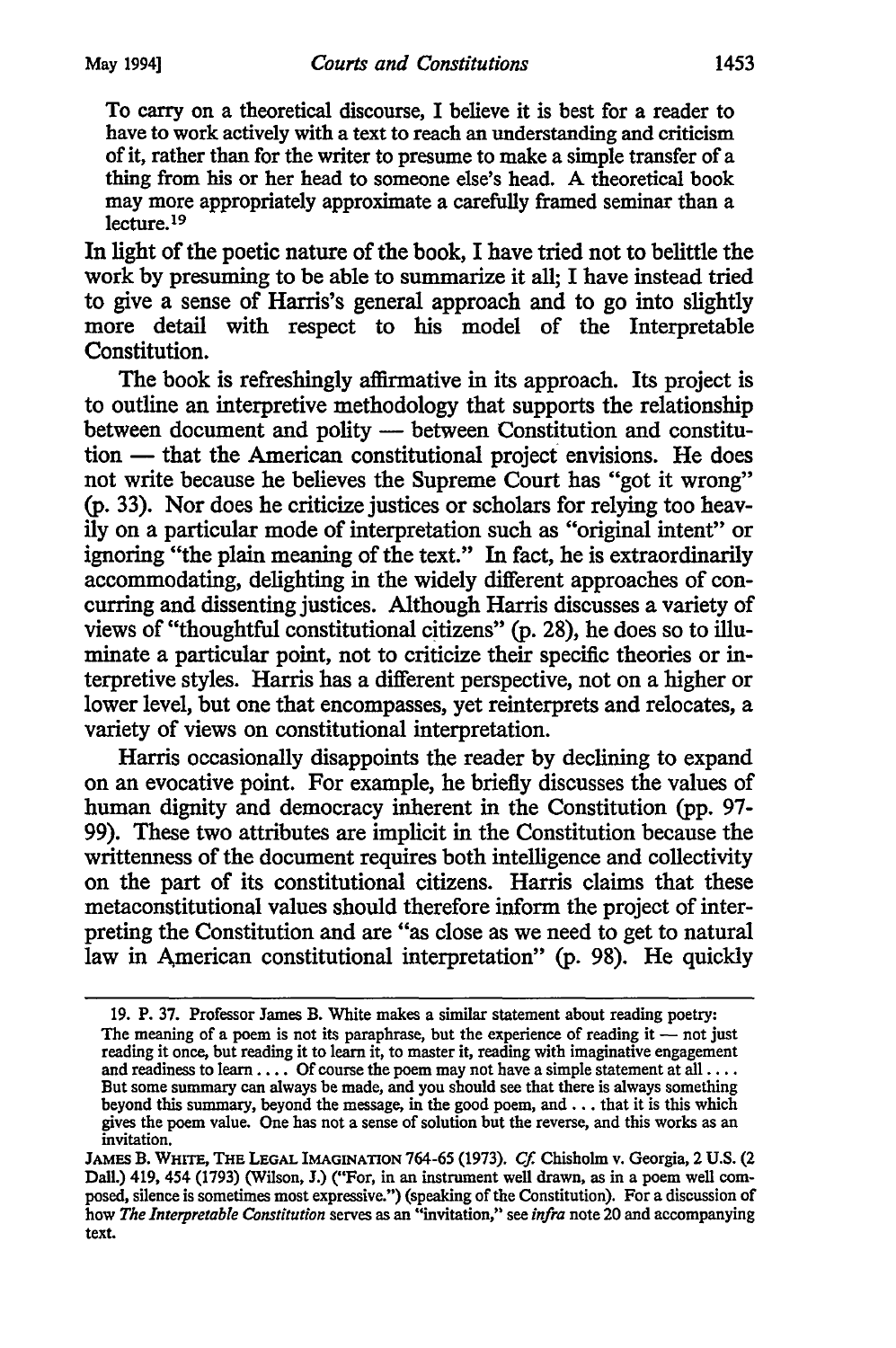moves on, however, leaving the reader to mull over alone the idea of dignity and democracy forming a pseudo-natural law.

Some will be disappointed that there is little in the way of specific conclusions in *The Interpretable Constitution.* One certainly will not find a statement of the "correct" interpretation of the Constitution on a particular substantive question such as the right to an abortion or how to read the Second Amendment. But that should not be viewed as a shortcoming of the book. Rather, it reflects the modesty of this first stab at the lofty and ambitious goal of developing a theory of constitutional interpretation from first principles. Harris's book has an air of humility about it, in that his goal is not to persuade others of the validity of his claims but to spark a dialogue along certain lines. He claims merely to begin the dialogue.20 Harris sees the book to be the first iteration of a new way of talking about the practice of constitutional interpretation, so perhaps it is unfair to expect a comprehensive statement of the theory, let alone the result of applying it to specific cases.

How then should one judge Harris's offering? Charles Taylor suggests that a theory "can shape or alter our way of carrying out [practices] by offering an interpretation of the constitutive norms."<sup>21</sup> "What makes a theory right," Taylor goes on to say, "is that it brings practice out in the clear; that its adoption makes possible what is in some sense a more effective practice."<sup>22</sup> Harris himself reminds us that to theorize means "to see" (p. ix). It would be premature to ask whether Harris's theory will make the practice of interpreting the Constitution more effective, but one might ask how adopting his theory would change the practice.

One effect might be to moderate the polarization of much of the current debate over constitutional interpretation. Harris's model of an Interpretable Constitution can support a variety of interpretive styles  $-$  requires them, in fact. But more importantly, the Interpretable Constitution presupposes, and thus creates, a citizenry that is intelligent and responsible.

[T]he constitutional People frames its own political nature in a text, for the survival of its identity, and then looks to that documented image of  $itself$  — to recur to its original plan for public life — to determine who they authentically are, or aspire to be, even beyond their current state of constitutional realization and the imaginings of their founders. [p. xi]

The text is therefore not some ultimate source of authority, issuing commands to its subjects. Rather, it demands a set of engaged readers

<sup>20.</sup> In fact, Harris has already planned his next contribution to the dialogue he has begun: a second book to be entitled *The Imaginable Constitution.* 

<sup>21.</sup> CHARLES TAYLOR, *Social Theory as Practice, in* 2 PHILOSOPHY AND THE HUMAN SCIENCES: PHILOSOPHICAL PAPERS 91, 99 (1985).

<sup>22.</sup> *Id.* at 104.